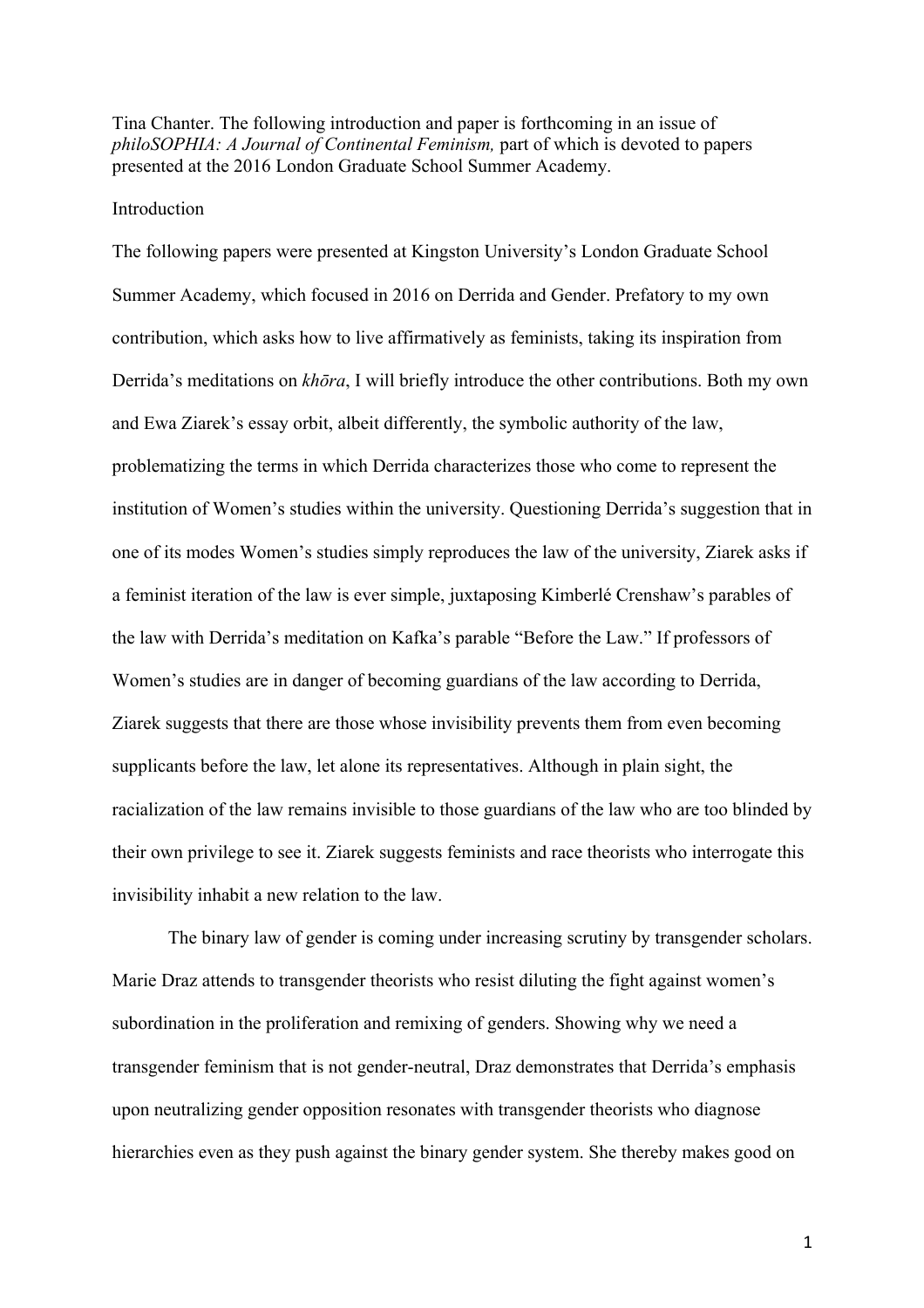Derrida's critique of philosophy as phallogocentric. If our very conceptual system is relentlessly and thoroughly masculinist, there can be no truth of woman that does not capitulate to the phallogocentrism of binary, hierarchical gender categories that privilege the phallus as standard bearer of truth. Only if we render neutral the hierarchical opposition between the sexes in ways that contest the cisgender origin of the phallus as founding meaning, is it possible to proliferate gender differences in a way that does not reinscribe traditional sexism. An intersectional transfeminism must not only work against heternormative cisgender binaries, but also continue to dismantle the asymmetry between male and female, and the systemic hierarchies that structure racism, classism, and ableism.

Focusing upon Derrida's interpretation of femininity in Nietzsche, Verkek points out that while Nietzsche's and Derrida's embodiment of a feminine style might loosen up the fixity of gender in one way, in another way these male philosophers cast themselves as defenders of the cisgender system, by disciplining women to remain feminine while granting themselves the freedom to play with feminine roles, thereby becoming feminine. In doing so, they perpetuate a double standard, advocating polyvalence for themselves, while seeking to hold women to a standard of femininity that they themselves define. If woman functions as a trope for dismantling the coherence of a metaphysical system of truth, it is not enough for Nietzsche and Derrida to disrupt the binary gender system in becoming woman, while continuing to exploit their prerogative as male philosophers to dictate the options available to women. An approach to transgender is needed that both divorces gender from the material referentiality of the sex to which genders have traditionally been assigned, thereby disrupting the ostensible truths of the cisgender system for both genders, and at the same time refuses to endorse the phallus as the origin and guarantor of meaning, whereby any symbolic position is circumscribed in advance by masculine privilege.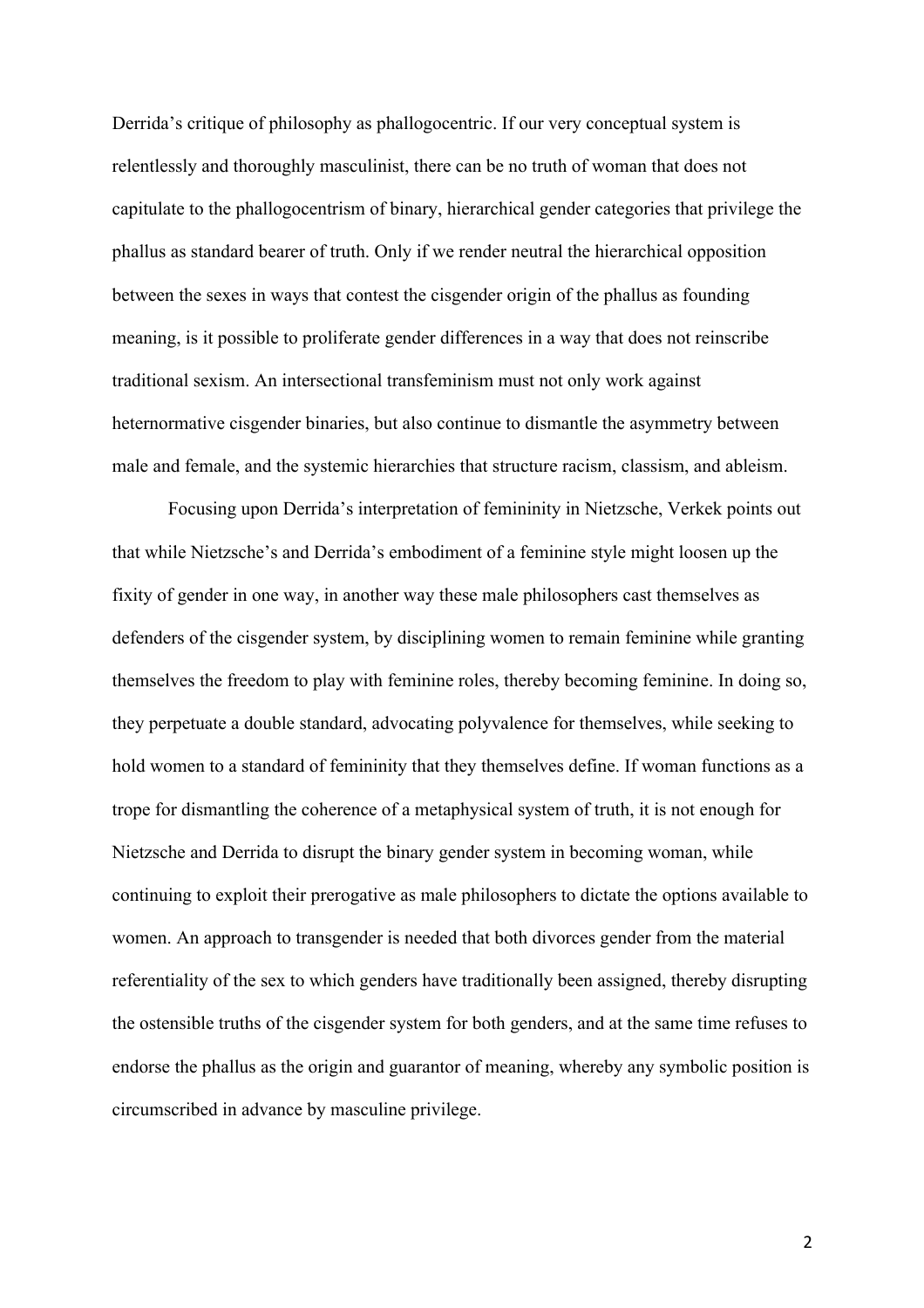Emily Apter's appreciation of the undoubted importance Catherine Malabou's work has acquired for a generation of scholars also addresses trans issues. She raises the question of whether the larger body of Malabou's work implicitly pursues the question of sexual difference explicitly interrogated in her book *Changing Difference*. Apter succeeds in avoiding the dual trap of either reducing Malabou to a disciple of Derrida, or critiquing her for not being completely loyal to Derrida, acknowledging Malabou's philosophical achievements, while also raising some crucial questions about the validity of her pronouncements on the question of gender and sexual difference, particularly around the issue of essence and ontology.

Derrida, along with others, Paulo Freire included, has problematized the economy of the gift, making the point that even gratitude, even gratefulness, is liable to turn a gift into its opposite, drawing the gift into the very logic of exchange from which it sought to escape. Spinning a web of images that begins with the university as a beehive, Perry Zurn reflects upon how a university incarcerates us, how it grates on us. Pressing bodies that have been told they do not belong in the cross-hatched space of its disciplinary pigeon-holes into which we slot ourselves, like the zest of lemons passing through a giant cheese grater, we come out shredded. An abrasive grid of microaggressions leaves its mark on us as we persist in trying to fit our bodies into the beehive of the university. Weaving Derrida and feminism together in their refusal to simply file away knowledge in order to preserve, classify and systematize it, in meditating on the marginal, and in allowing marginalized voices to reverberate in spaces from which they have been banished, Zurn reflects on the impurities of being grateful.

Kas Saghafi dedicates his memorial reflections to Pleshette DeArmitt, whose work on Derrida, among others, will be known to many readers of this journal. It is fitting to allow the memory of Pleshette DeArmitt, whose work has been inspirational for feminists, and for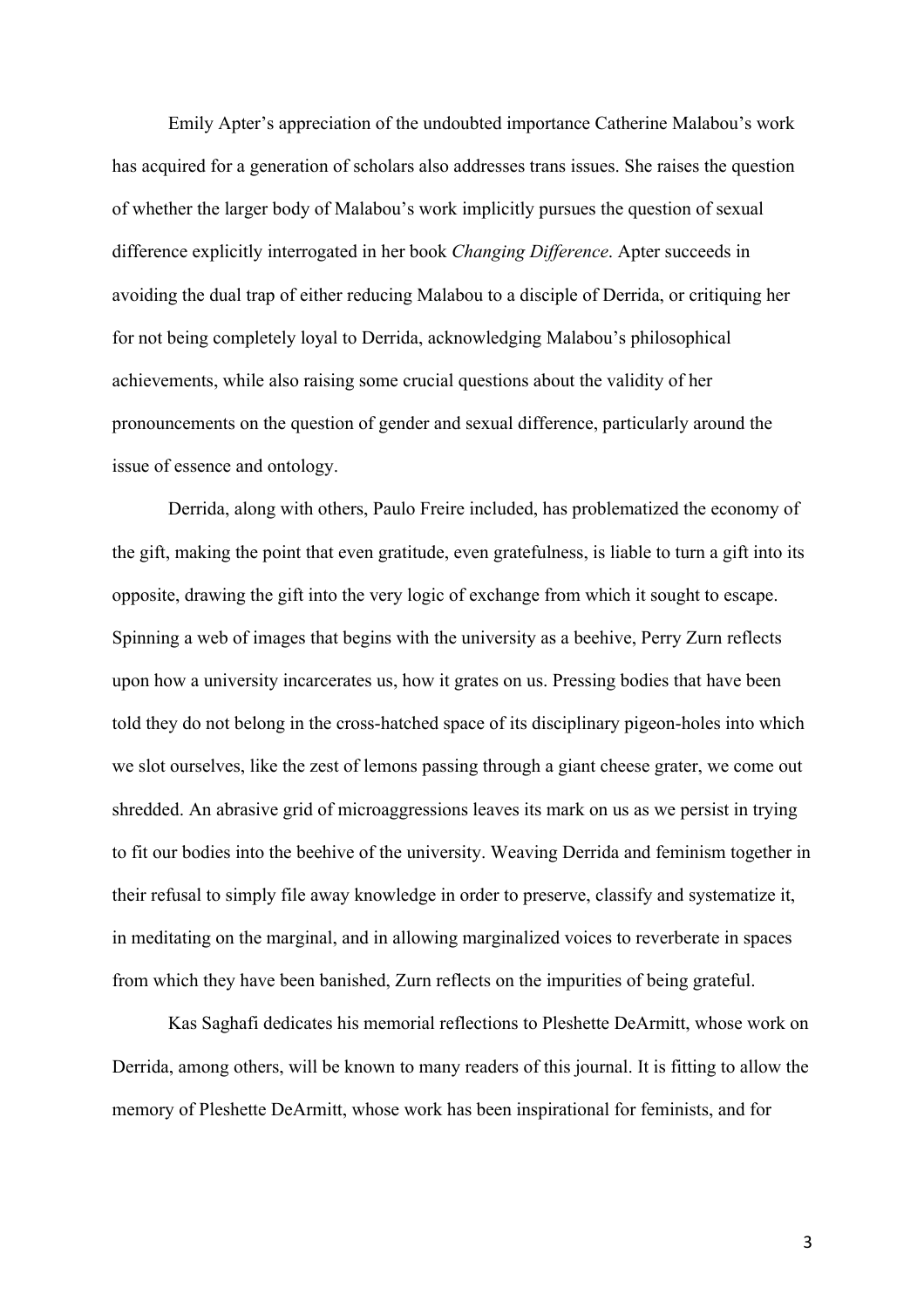which we remain grateful in the impossible sense that Zurn elaborates, to close this collection of essays devoted to Derrida and feminism. I leave Saghafi's piece to speak for itself.

\* \* \* \*

## Derrida and Beyond: Living Feminism Affirmatively

## Tina Chanter, Kingston University, London

That which goes beyond the oppositions "sensible" versus "intelligible" (K89), "material" versus "formal" (K99), "mythos" versus "logos" (K92), the "metaphorical" versus the "proper," the "visible" versus "invisible," "form" versus the "formless," "icon" versus "paradigm" (K91), that which is neither "meaning" nor "essence" (K102), neither "object" nor "form" (K102), neither "body" nor "soul" (K103), neither "active" nor "passive" (K92). That which "gives place" (K99) to such oppositions but is not itself determined by them, that which is "[b]eyond categories, and above all beyond categorial oppositions" (K90).

I refer to *khôra*, that which troubles polarity, that which is unnameable, untranslatable, uninterpretable, yet bearer of every interpretation. That which cannot be said to properly exist as determinate, since as Derrida puts it, "There is *khôra* but the *khôra* does not exist" (K97). *Khôra* is "excess" but as an excess that is nothing— "nothing that may be" and nothing that "may be said ontologically" (K99). Strictly speaking indeterminable. Lacking in properties that would function like "those of a determinate existent" (K97), *khôra* is "[a]morphous" (K95), enigmatic.

Even the way I began is not strictly speaking accurate, indeed it is full of inaccuracy, misleading, aberrant. Errant. For it is not quite that *khôra* can be neither sensible nor intelligible, material nor formal, and so on, but rather that, "at times the *khôra* appears to be neither this nor that, at times both this and that" (K89). The only way one can begin to speak of *khôra* is in errancy, in full errant flow. Having already misspoken then is merely to have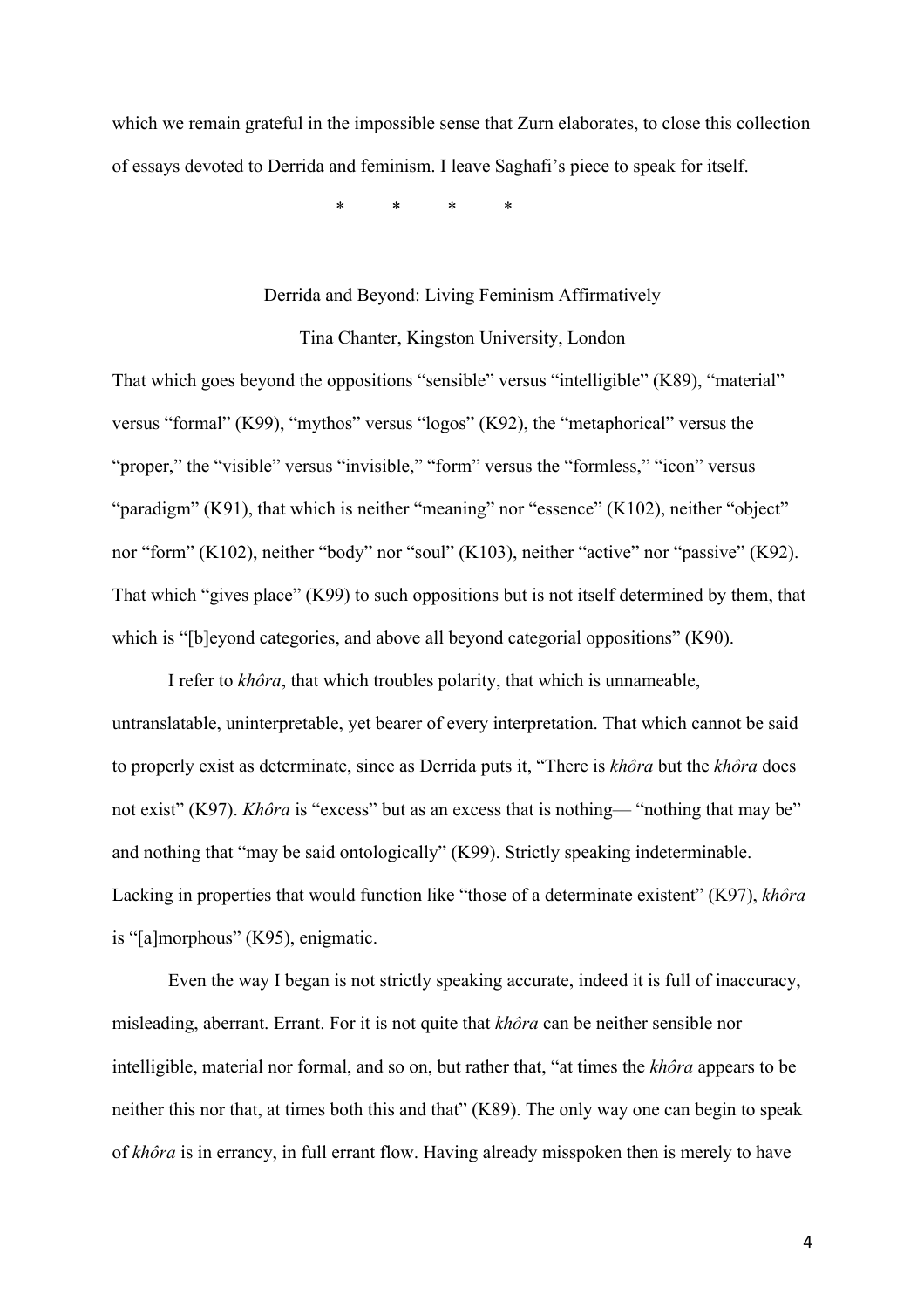committed an unavoidable fault, for one is always and inevitably too late to capture that which is *khôra*, which resists naming and determination but which enables, facilitates, holds in place all that is to follow, all that is to become and to be, all the oppositions Derrida names in an effort to specify how *khôra* is beyond them and yet precedes them all. It gives meaning to them all, it contains them, maintains them in their being and becoming, even in their mutual contradiction.

"To have nothing that is one's own"—isn't this, asks Derrida, "the condition of *khôra*?" (K105). A place, or rather a non-place, of giving. We are within the strange, impossible, non-existent economy of the gift, since the true gift lacks any economy of exchange, recognition, calculation, or symbolic payment (see WB198). The gift must not be reciprocated or acknowledged in any way, since to do so would be to draw it back into the realm of economics. To recognize, even to thank with gratitude would be to fail to allow the gift to stand as gift. It would be to draw the excess of the gift back into the circuit of meaning from which it extracted itself in being a gift. So with *khôra*, to name is always to misname, to engage in catachresis. *Khôra* is a gift that gives nothing, but "gives itself" (Derrida 1987, 175). With *khôra* we are perhaps, says Derrida, in a place "where the law of the proper no longer has any meaning" (K105). A place of "impropriety" (K97). A "neutral space" (K109), a place of a "third genus . . . a place without place, a place where everything is marked but which would be "in itself" unmarked' (K109). A place of "effacement" (K116; see also K92) and 110). A place of "welcome"  $(K111)$ , marked only by the "gift of hospitality"  $(K111)$ , a place of "chaos, chasm, *khôra*" (K112), a place of "enigma" (K113), a place of the "receptacle" (K117), a place occupied by a "strange mother," one who "gives place without engendering," one who is "Preoriginary, *before* and outside of all generation" (K124), one who is "older than the beginning" (K126). *Khôra* requires our discontent with the orthodoxies of binary oppositions that continue to orchestrate thinking.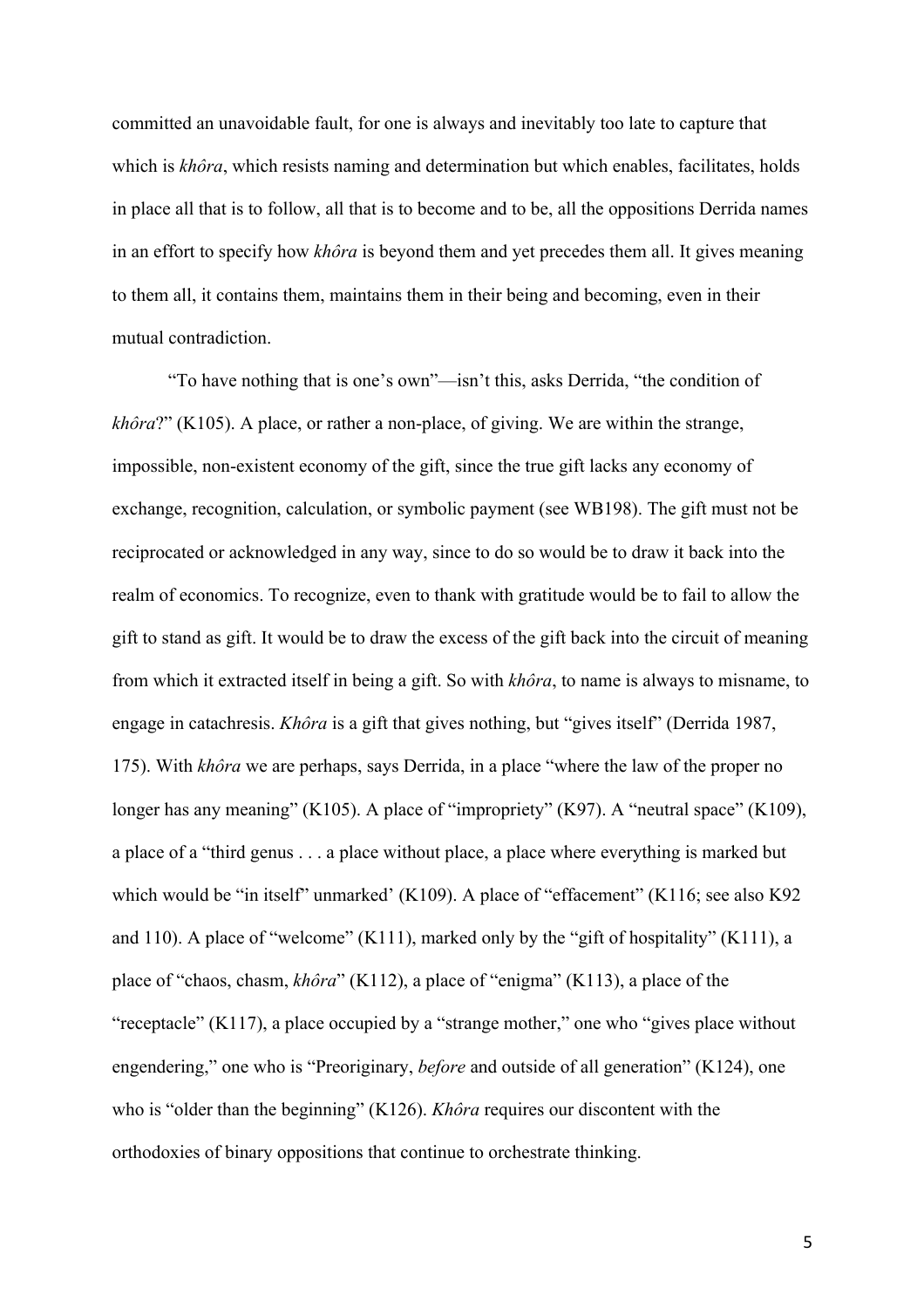Derrida says, "Philosophy cannot speak philosophically of that which looks like its 'mother,' its 'nurse', its receptacle', or its 'imprint-bearer.' As such, it speaks only of the father and the son, as if the father engendered it all on his own' (K126). His claim is a strong one. Philosophy as such—but it is of course the status of the "as such," the question of inherence, necessity, what and what is not a priori, what and what is not transcendental, that is precisely in question. Philosophy, then, in its current configuration is in question, as phallogocentrism, as "the complicity of western metaphysics with a notion of male firstness" (C171). In "Choreographies," his 1982 interview with Christie McDonald, Derrida refers to the matrix/womb, the container, imprint, locus of begetting (C164). Derrida does not name *khôra* here, he merely evokes *khôra*. Since *khôra* is essentially unnameable, this implicit reference is all the more palpable, as Derrida's gestures signal *khôra* to those who will read them in a context to which *khôra* belongs in a way that is perhaps singular, given the subject matter of "Choreographies," namely the birthing and rebirthing of feminism.

The context in which he fails to name this strange non-figure of the mother, of becoming, nurse of all beings, and yet in this very failure of language thereby succeeds in evoking *khôra* all the more effectively in her strangeness, is one in which Derrida comments affirmatively on the interrogation of the feminist movement by a dancer and a maverick. The condition that is put in question is the positive agenda that feminism assigned to itself in uncovering a silent history, a 'silent past' (C165), a history that had remained untold until Women's and Gender Studies made it into the object of its study, a hidden history of women's accomplishments that needed to be unveiled, exposed to the light of day, a history of women's texts, art, poetry and literature, women's scientific and philosophical accomplishments; a history of women's names and legacies that establishes the crucially important contributions of women to all domains of knowledge, but that had lain dormant in the forgotten crevices of that which had passed for the official version of history until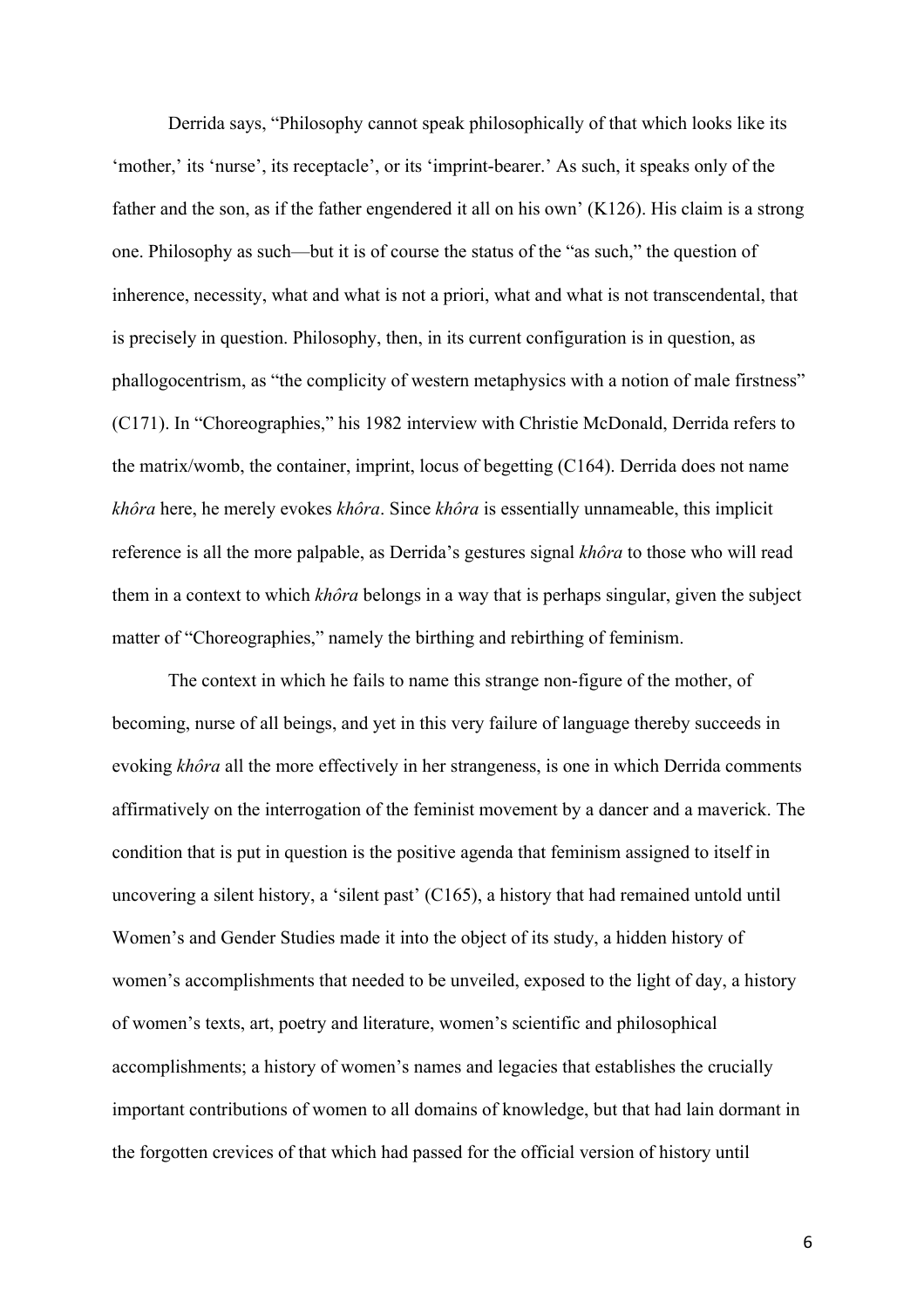feminists forged new symbolic narratives, contesting that which previously passed for the history of knowledge and discovery, imbuing these newly constructed narratives with the authority of institutions such as universities, and conferring upon them the capacity to circulate as legitimate knowledge, a knowledge that begun the proper naming of women.

Despite the incalculable and ongoing symbolic importance of such gestures, which write women's accomplishments into history for the first time, Derrida is interested in going beyond such initial gestures. It is in this project that he enlists the maverick dancer to whom Christie McDonald refers. The dancer is Emma Goldman, whose words McDonald quotes by way of opening the interview, "If I can't dance I don't want to be part of your revolution." McDonald goes on to quote Derrida's *Spurs*: "There is no such thing as the truth of woman, but it is because of that abyssal divergence of the truth, because that untruth is  $\leq$ truth $\geq$ . Woman is but one name for that untruth of truth" (S51). Woman becomes then, for Derrida, a way of naming the concealing or withdrawing of truth, and thus also of the giving of truth anew. A way of naming (and thus also necessarily misnaming) *khôra.*

Derrida is drawing upon Heidegger's well known interpretation of *aletheia* as unconcealment (*Unvergborgenheit*), truth as unveiling, as that which hides itself, a meditation at the heart of his discussion of Nietzsche and Heidegger in *Spurs*. Against this background Derrida warns that the association of the feminine with truth should not be mistaken for "a woman's femininity," or "female sexuality" or "any other essentializing fetish" to which a "dogmatic philosopher" might resort (S55). Let's put this warning side by side with a text in which Derrida reflects upon the nature of women's studies as a discipline, and its relationship to the university. The transcript of a seminar held at Brown University in the Spring of 1984, "*Women in a Beehive"* refers to, among other texts, Derrida's "Before the Law," which scrupulously interrogates the nature of the authority of the law and the institution we call literature by meditating on Kafka's parable of the same title. It is a text to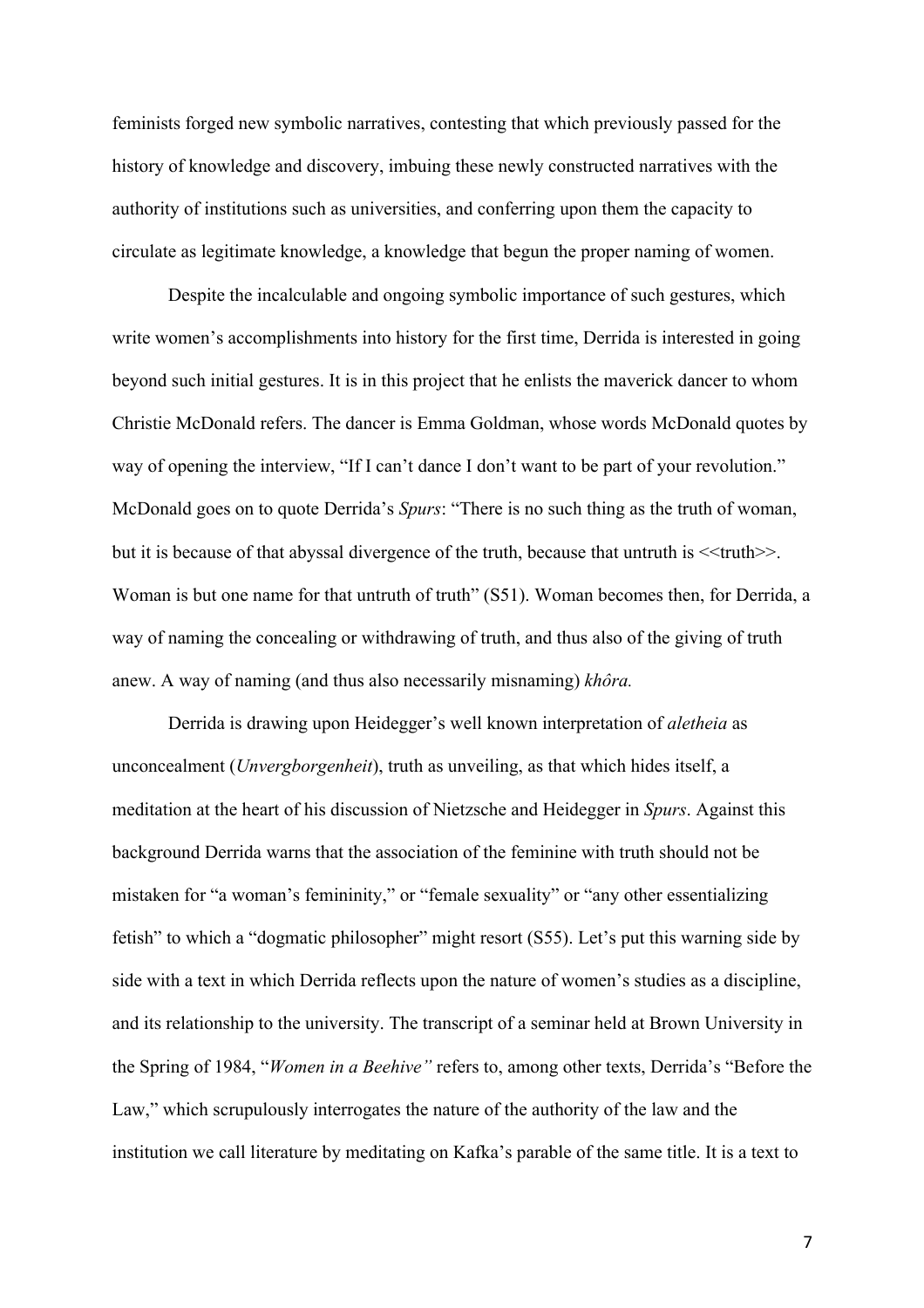which Judith Butler refers in what has become canonical for gender studies, *Gender Trouble*. Kafka's "Before the Law" concerns a man from the country who attempts to access the law, but who encounters difficulties he had "not expected" (BL183). Refused entry to the law by a doorman who, after the man from the country has stood for many years outside an open gate, through which the doorman says he must not enter, tells him it was meant only for him.

At issue here is the invisibility of the law, the way the law obscures its own origins and authority, displacing itself, suspending itself as prohibition (see BL197), perpetuating itself as it effaces its very law-like character. "The law, intolerant of its own history, intervenes as an absolutely emergent order, absolute and detached from any origin. It appears as something that does not appear as such in the course of history," says Derrida (194). The law "as such" is thoroughly intertwined with the law "as if" it were "spun from fiction," as if it were a fantasy, 'a myth, or a fable' (BL191-99). Nothing bars access to the law but the symbolic authority that accrues to the discursive prohibition issued by one who takes it upon themselves to represent the law; in recognizing the authority of the law a subject produces themselves as a subject of the law. As Butler says, "juridical subjects are invariably produced through certain exclusionary practices that do not 'show' once the juridical structure of politics has been established" (1990, 2). The legitimation of law naturalizes its exclusionary operations in producing subjects. In doing so it renders such exclusionary operations invisible to the very law that thereby consolidates itself, to those who make themselves into representatives of the law, who manage to legitimize themselves as subjects in the eyes of the law.

With this context in mind, we might ask ourselves what kind of event would occur with the establishing of a women's and gender studies (WGS) programme. What kind of relationship is enacted with regard to symbolic authority, what kind of displacement, if any, is thereby taking place? If "the law figures itself as a kind of place, a topos" (BL200), what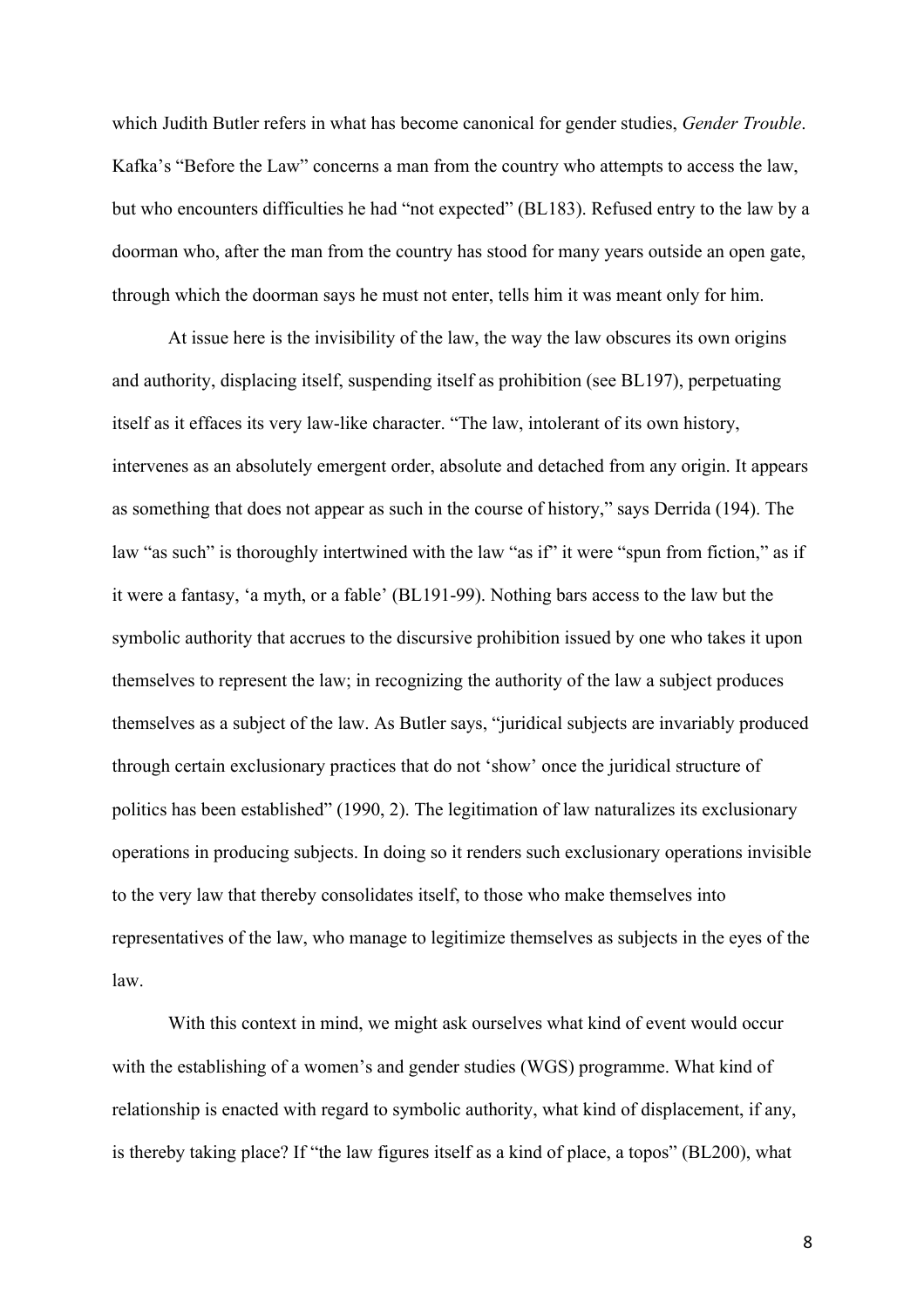topology is enacted in the founding of a WGS programme? In *Women in a Beehive* Derrida calls for a kind of feminism that does not restrict itself, as he puts it in a phrase that evokes his discussion in "Before the Law," to producing representatives of Women's studies who become "guardians of the law" (WB190. See also BL188, 201). To be restrictive in this sense, would be to slot women's studies into the university structure as it already exists, without bringing into question that structure. Women's studies would establish itself on the model of a department, just like the traditional disciplines, such as "literature, philosophy, anthropology, etc." (WB192), by acquiescing to the authority of the university without attempting to establish for itself "a new relation to the Law" (WB192). Derrida refers explicitly to Kafka's "Before the Law," making the point that even if "one were to radically deconstruct the old model of the university in the name of women's studies, it would not be to open a territory without Law—the theme of liberation if you like" (WB192). For deconstruction itself is just "another way of writing the Law" albeit an "affirmative" way, in the same sense that Kafka's text "Before the Law" "becomes the Law itself" even as it rewrites and "deconstructs all the systems of the Law" (WB197).

While Derrida acknowledges the symbolic importance of women's studies having established itself as a discipline that commands a certain measure of respect, and acknowledges the difficulties still faced by women's studies programs struggling to gain institutional sanction, he also calls for something else, something more, something that goes beyond the excavation and exposure of a silent and repressed history. The uncovering of texts, the retrieval of marginalized voices, the archival work of bringing to light those whose texts, works, and speeches have been neglected, denigrated, maligned, unappreciated, misrecognized, and misrepresented has been, and continues to be—since we are not talking in purely historically progressive terms—an indispensable first stage. This first, conservative gesture is necessary step on the way, but it is not enough because it still adheres to a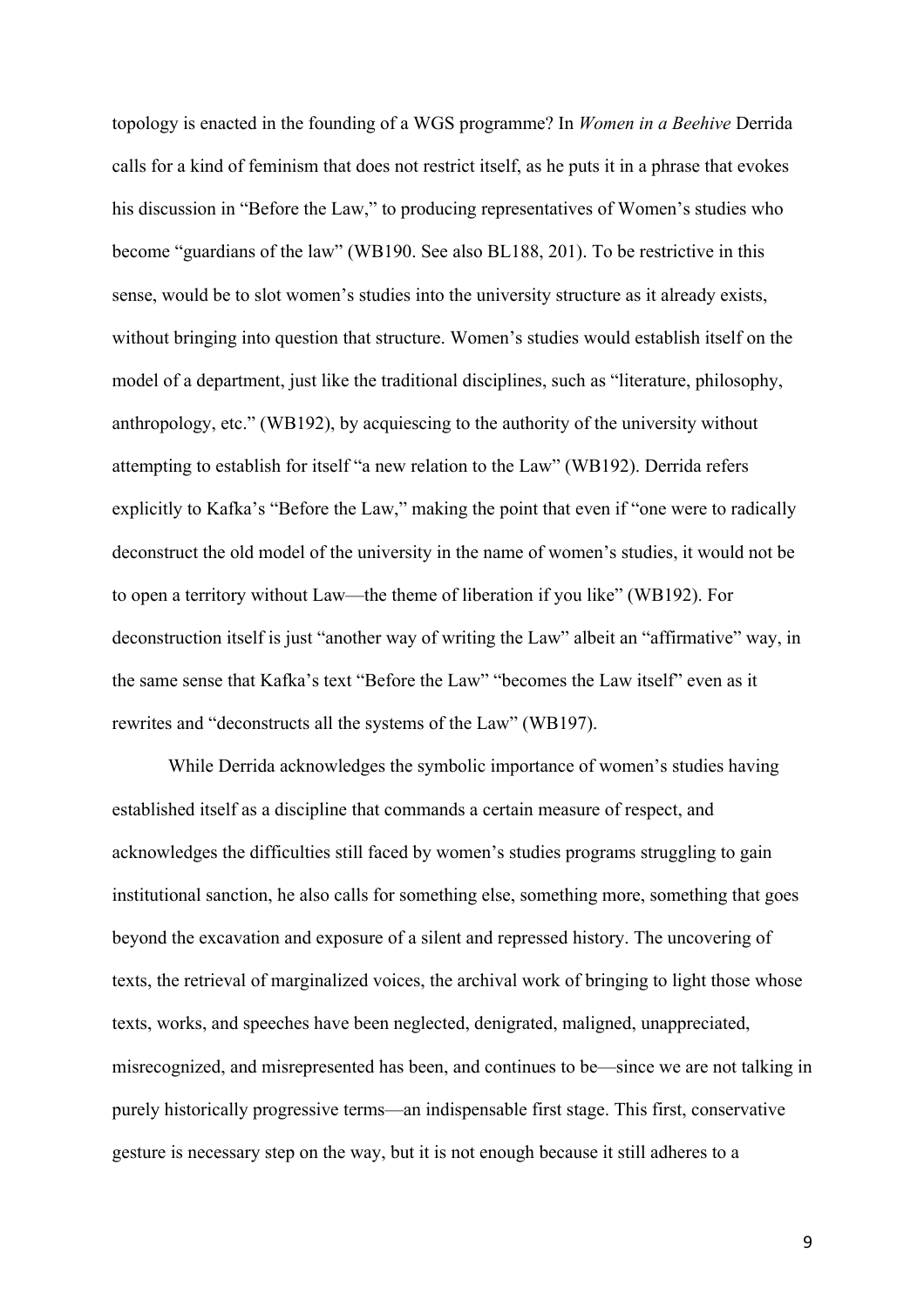progressive view of history that assumes a telos governed by the idea that there is a truth that woman is, only one truth, a truth that will be revealed by the guardians of women's studies, the professors who have assumed its mantle of authority, who preserve, guard and police its truth. In the light of this truth professors of women's studies conduct their research and inculcate their students, so that they too can profess the truth of woman, and can in turn pass on this truth to new generations of feminists.

Derrida acknowledges some of the profound difficulties at stake, conceding that to create a truth for women's studies has been a necessary this first step, creating a platform from which to launch the discipline of Women's Studies. Yet he is wary of all that this entails, not the least of which is a capitulation to all those dogmatic ideologies whose tenacious hold deconstructive philosophy has worked so hard to relentlessly interrogate, the ideology of the subject, for example. Derrida acknowledges that to insist that "*women* are subjects" is to "keep the philosophical axiomatics" of the "framework on which the traditional university is built," yet also concedes that to "deconstruct the notion of subjectivity" could have "dangerously reactive" as well as "radically revolutionary or deconstructive" consequences (WB193). To affirm the subjectivity of woman and to call for "equal rights" is to remain "caught in the logic of phallogocentrism," it is to rebuild "the empire of the Law." It is to acquiesce to the "notion of subject, of ego, of consciousness, soul and body, and so on" (WB193). So Derrida advocates that Women's Studies should try to "undermine the very structure [we're] trying to transform" (WB193), a gesture that carries with it a risk, precisely because it is in danger of co-optation by all the most conservative and reactive forces at work—and these are legion.

A feminism that unproblematically situates itself within the philosophical domain commanded by the law of subjectivity would, in Derrida's view remain "reactive"(C168). It would amount to "a specular reversal of masculine subjectivity even in its most self-critical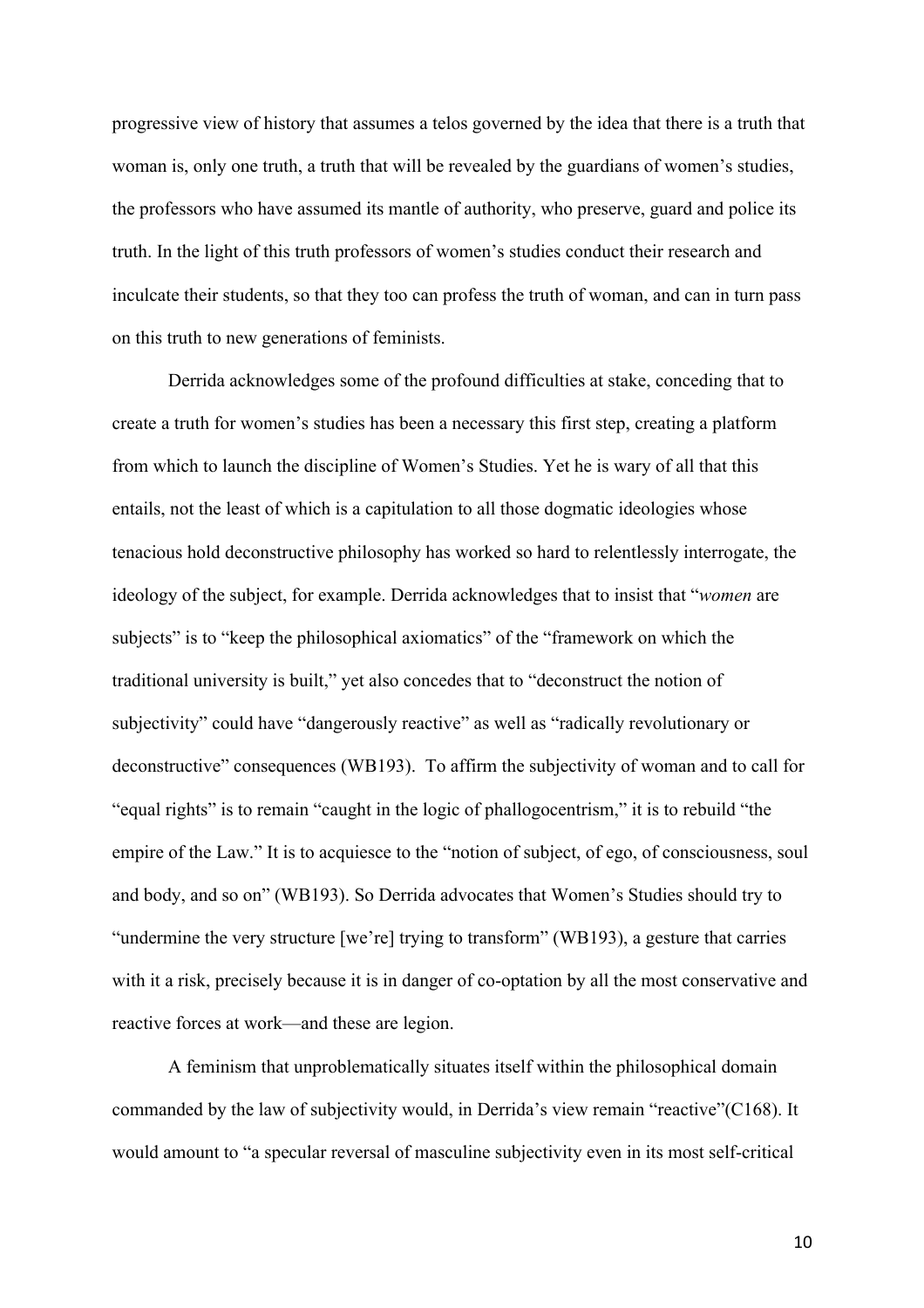form—that is where it is nervously jealous both of itself and of its 'proper' objects" (C166). It is worth noting here that the narrative that academic feminism has produced for itself, a narrative about the first, second, third and fourth waves of feminism, while it no doubt commands a certain pedagogical appeal, does in fact reiterate the progressivist narrative Derrida is putting into question. What then would it mean not to remain content with only this founding gesture of women's studies, which organizes and dissects the women's movement into neat phases, one of which superimposes itself historically on another, as if one succeeded another, as if this were a history of straightforward supersession, not unlike the tale of Spirit that Hegel tells in the *Phenomenology of Spirit*? What would it mean to go beyond establishing a canon and a linear history that would bring women's studies into line with all the other disciplines one teaches at a university?

To go beyond this necessary condition of women's studies would be precisely to bring it into question. In Derrida's words, it would be to embrace "a completely other history of paradoxical laws and non-dialectical continuities, absolutely heterogeneous pockets irreducible particularities, of unheard of and incalculable sexual differences" (C167). It would mean to dream a dream of the "innumerable" (C184). It would be to move beyond the suffocating binaries of sexual difference, beyond the suggestion that there are more than two genders, for it is not a matter of inventing a third, fourth or fifth, it is not a matter of counting, for gender and sexuality are as multifarious as are individuals. The need to respect singularity is what is at stake when Derrida evokes polysexual signatures (C183). We would need to embrace the ideas that some feminists, queer and trans theorists have already put forward, which complicate progressivist narratives, straightforward linear histories, and assumptions that sexuality could be catalogued and classified according to pre-given models of temporality and spatiality.<sup>i</sup>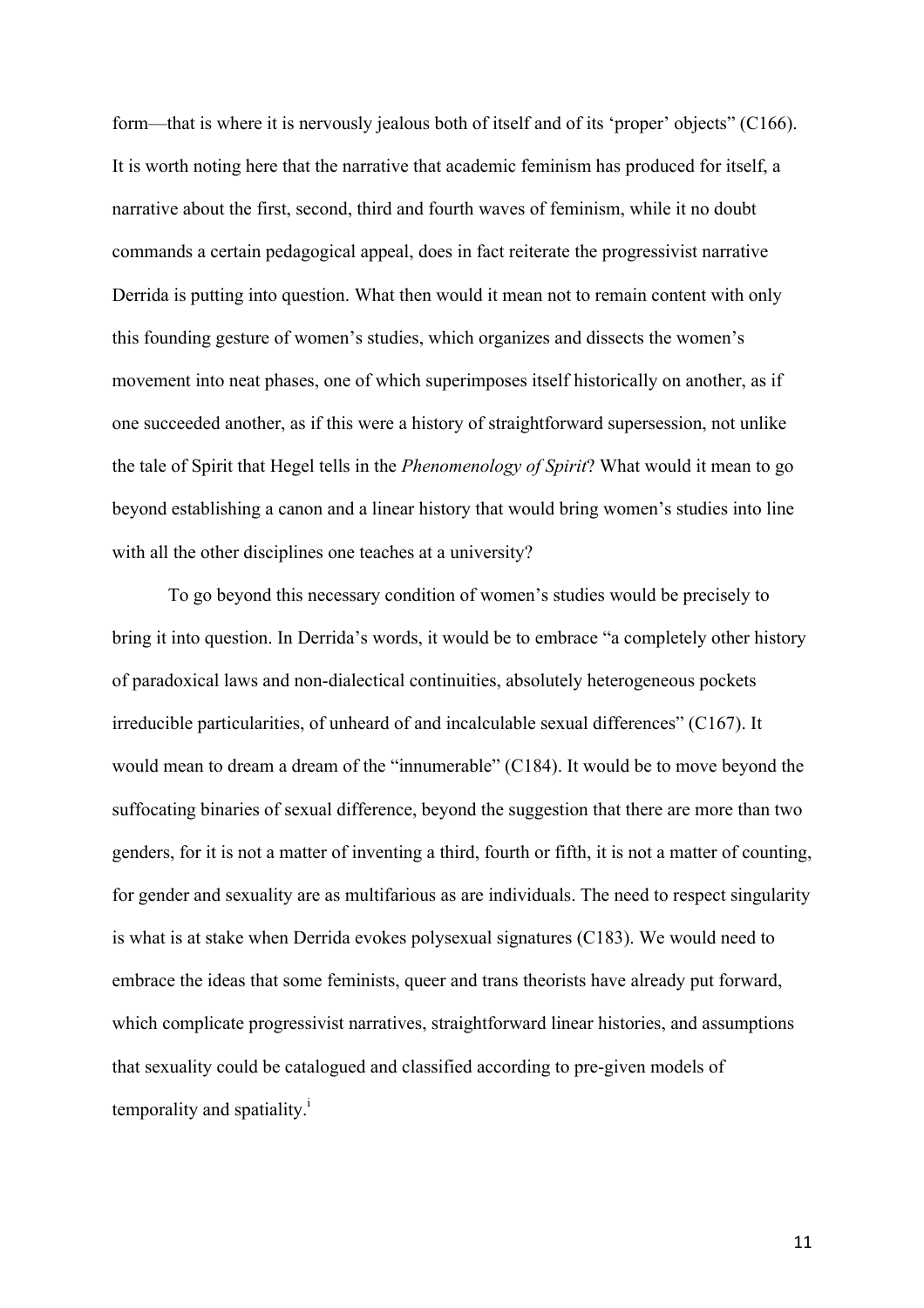Derrida is calling on representatives of Women's Studies to embrace a risk, in calling for the kind of "undecideability . . . which is totally foreign to the realm of calculus, to the realm of opposition, to the realm of programming and so on" (WB195). He goes on to suggest that "you can use the force of [the term] woman" to suggest that "we could not even speak of 'woman' anymore" (WB195). On the one hand I am struck here by Derrida's extreme prescience. For he sees the need not to homogenize women, by pressing them into the mould of woman. By emphasizing the importance of singularity against the background of his critique of phallogocentrism he understands the need to give not merely gender or sexual difference, but also race, class, ethnicity, nationality, age, ableism their due. He understands the need not to get mired in these labels, the need to think beyond them, for just like any other label or category, they too can become immobilizing straightjackets for thinking if you allow them to take over. As Caribbean-American poet, essayist, activist and pedagogue June Jordan said,

I am reaching for the words to describe the difference between a common identity that has been imposed and the individual identity any one of us will choose, once she gains that chance. That difference is the one that keeps us stupid in the face of new, specific information about somebody else with whom we are supposed to have a connection because a third party, hostile to both of us, has worked it so that the two of us, like it or not, share a common enemy. *What happens beyond the idea of that enemy and beyond the consequences of that enemy?* (2003, 219)

Labels remain imperative for political struggles, making spaces where identification can happen, facilitating bonds of recognition that create solidarity, community and friendship that are vital for psychic survival. Yet there are times when labels themselves get in the way, hampering thinking, just as there are times when the terms in which recognition unfolds need to be brought into question. We need both gestures that begin to happen under the sign of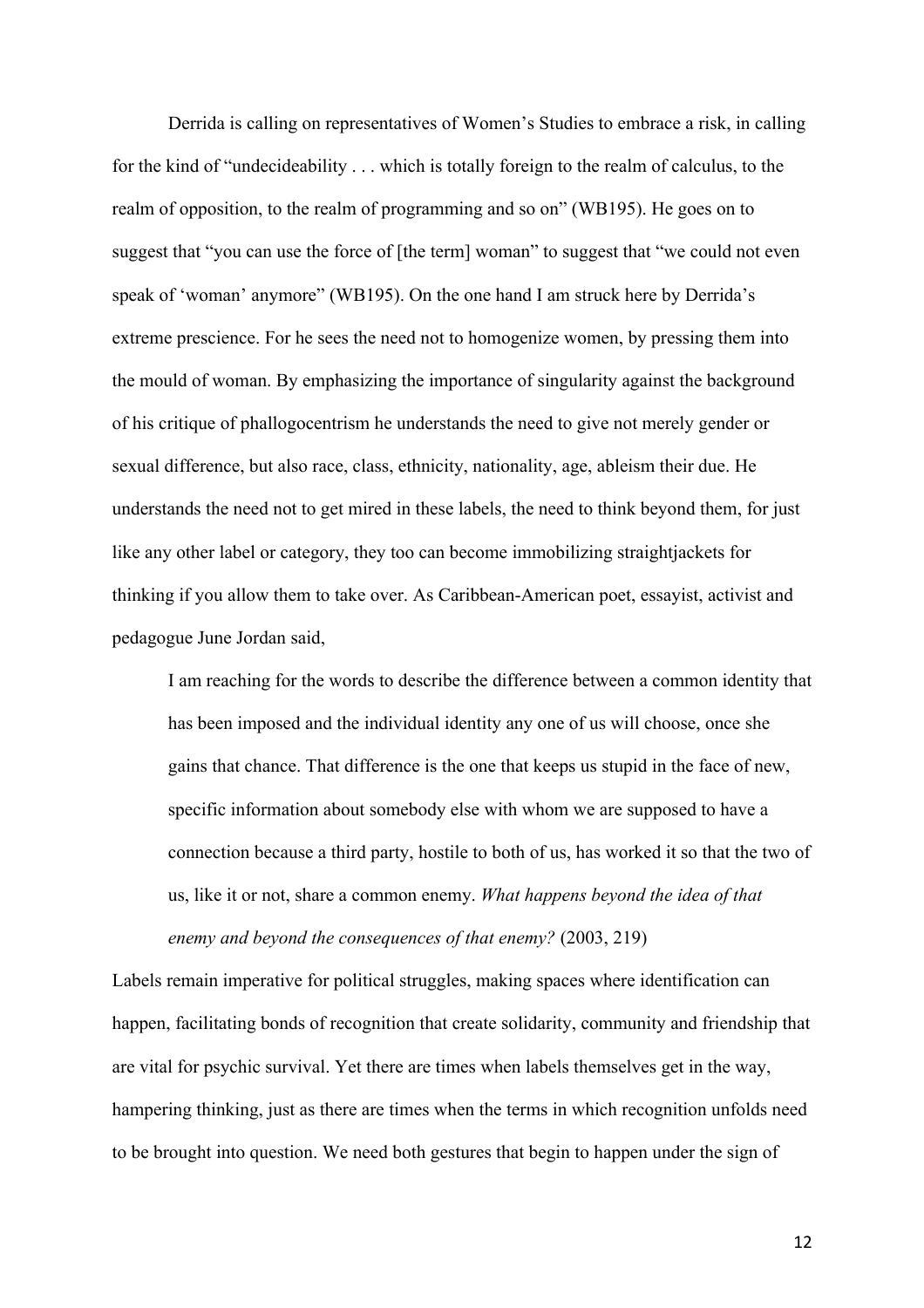labels and the discourse of recognition, even as they exceed those labels and that exchange, and gestures that bring into question the fixity and stability of labels, and the terms on which recognition takes place, since labels themselves are often imposed on groups, and recognition can consolidate and shore up the symbolic law. Labels often derive from and are implicated in disparaging and disabling discourses, so we must mobilize and re-signify them in creative, affirmative rather than reactive, negative ways.

What complicates still more profoundly the difficulties Derrida acknowledges structurally is the affective dimension. As a feminist—and I want to explicitly acknowledge this is a different position from that of Derrida's—I want to add something that I think is indispensable. It is this: if you have suffered harassment, bullying, intimidation, marginalisation or discrimination as a woman, if you have been stalked, raped, assaulted, or psychologically abused as a woman, you will know, and you will know viscerally, precisely what is at stake in the erosion of your subjectivity. You will know that as and when your subjectivity—onto which you desperately try to cling—is eroded by forces over which you have no control, all those voices that have authorized themselves as legitimate speech, voices issued in the name of the venerable institution that western philosophy has established for itself, will sound clamorous, and your capacity to distance yourself from their noise will be severely diminished**.** For those voices have aired themselves over the centuries, one after another, acquiring the authority and dogma of institutional recognition, bolstering up one another. From Aristotle on, these voices have told women that we lack the capacity for rational deliberation, that our intellectual capacity is weaker than that of men (Hegel), that our moral capacity is inferior to that of men (Kant and Freud), and so on through the ages.

All of which is to say that when your subjectivity is eroded as a woman, it is no small matter, and you will discover, if you do not already know, that you can put your name to all the PhD theses or books in the world, but none of them will render you immune to those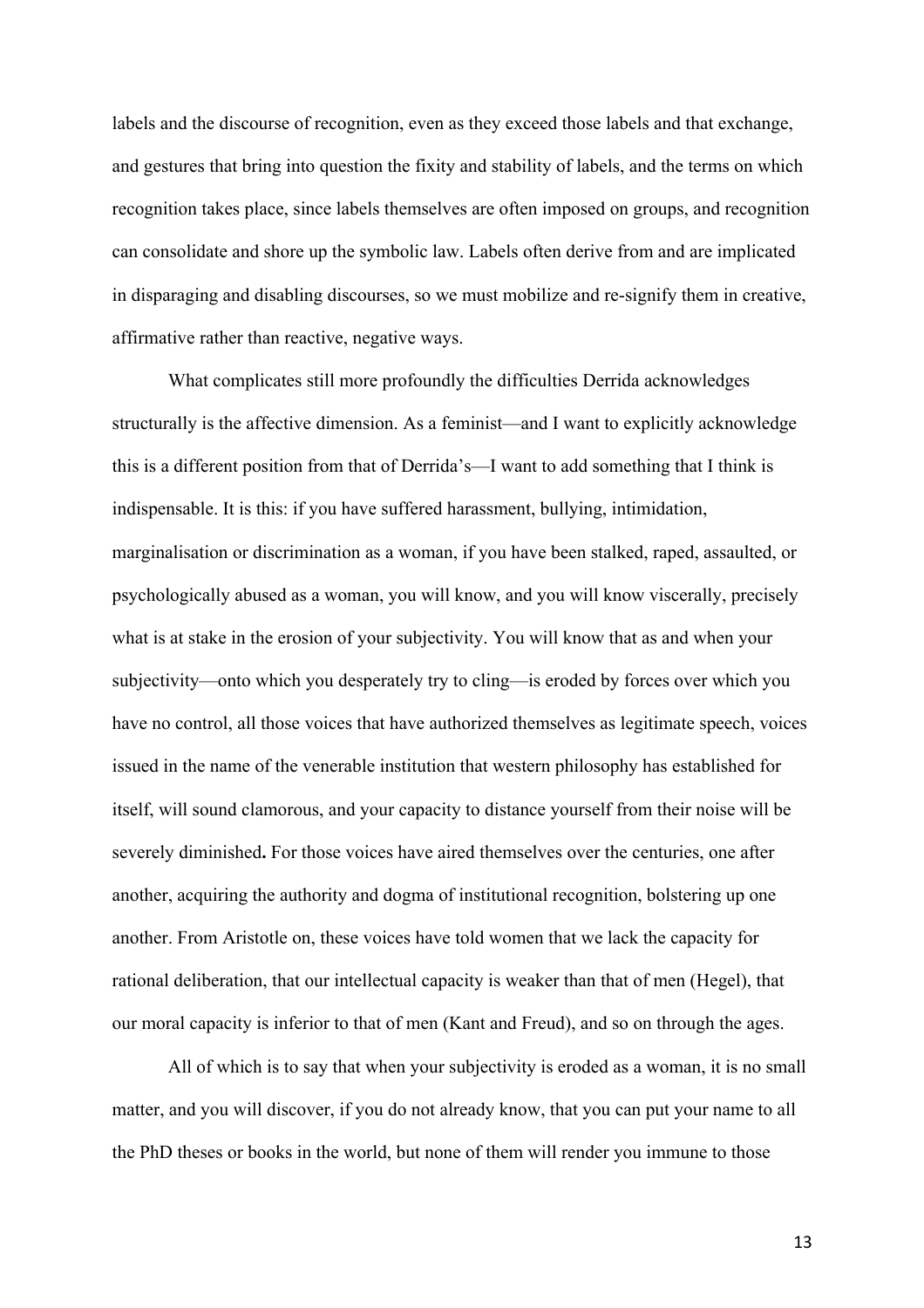moments that you will feel deep down inside that what is happening to you when you are assaulted as a woman whether psychically or physically is somehow your fault. And even as some distant voice will whisper that you are feeling this because of the phallogocentric legacy etched into the very fabric, history and conceptuality of society, this will not alleviate the feeling at certain times that it is still somehow *you* who have failed, and not your abusers who have failed you, failed to accord you the dignity, respect, equality and humanity you deserve as a human being to be accorded. Given everything that has been said about the functioning of the law, it should not come as a surprise that we give ourselves the law (see BL203), that the symbolic law unconsciously inculcates itself in us. It is not that Derrida does not see or know this at some level. It is that its affective operation exceeds whatever could be said or known of it.

If you identify as a woman, and you are thinking to yourself, not me, I will never be discriminated against, marginalised or abused, I will rise above it; if you are thinking that you do not recognize the debilitating, dehumanizing and desubjectifying pain of which I speak, let me take a moment to congratulate you on your good fortune, but also to remind you of a few salient facts and statistics. There is no country in the world where women's salaries are equal to men's. Statistically then, the chances of you suffering professional discrimination are extremely high. So you would be misinformed if you think you are unlikely to suffer discrimination. And you would be forgetful if you did not remember that the reason you are able to sit or speak in university lecture halls with impunity, the reason you are able to be a student or professor is because women fought for you to be able to gain admission to university, just as women gave their lives for you to be able to vote. So if you do not think of yourself as a feminist, it might be time to think again.

My point is simple, but I believe it is also vital. The affectivity of feminism means that whenever anybody says that women need to distance themselves from the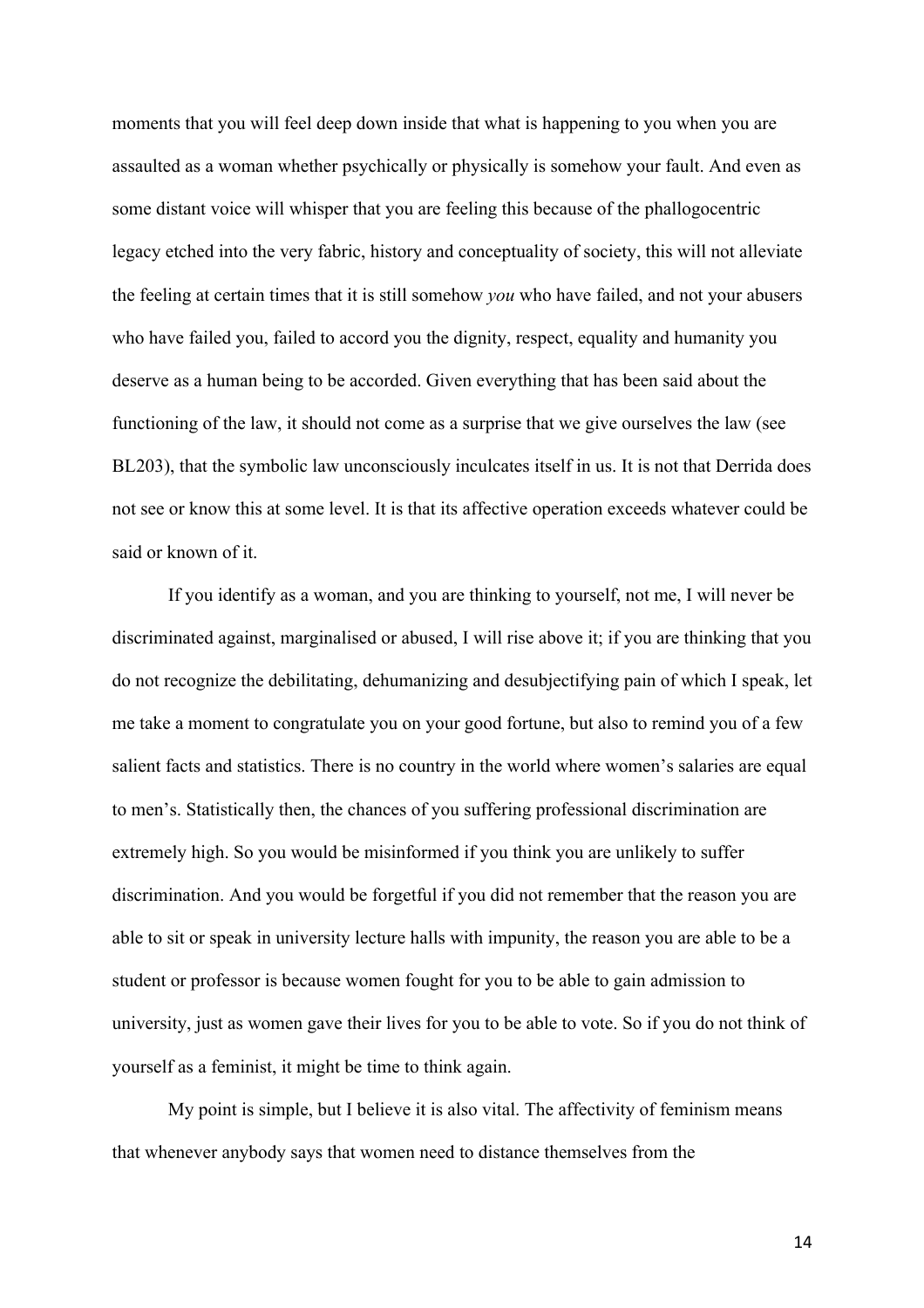phallogocentric discourse of subjectivity, with all its metaphysical trappings, a double gesture is required, just as much as Derrida rightly points out that a double gesture is required of feminism itself. On the one hand, yes, feminism needs to be wary of recapitulating the sanctimonious discourse that places the subject, the ego, and consciousness, with all its Cartesian certainties, at the centre of the world. Yet on the other hand, feminism needs to be wary of any gesture that tries too rapidly to, if not do away with, then certainly to problematize, the subject for the simple but profoundly important reason that subjectivity is sometimes still so tenuous for women—and not only for women, but for trans subjects, minority subjects, subjects who identify as having a disability—that it is in danger if not of eradication then certainly evisceration, simply through the daily grind of institutionalised and legitimised sexism, racism, transphobia, and ableism, through the harassment and discrimination that is built into the very fabric or society and institutions, which is often invisible to those who do not experience it.

And in those moments when you are trying, and you feel like you are failing, to hold onto yourself in the face of these daily trials, when you are trying to hold yourself together as a subject, in such moments an appeal, whether deconstructive or not, to put into question your subjectivity will be less than helpful, because you will already be so fragmented, so scattered, so undermined and so disabled. You will already be trying to find the strength and will and peace of mind to hold together the subject that used to be you, and if you can just hold on long enough, with enough tenacity, and optimism, and determination to make it through, if you can just hold on that little bit longer, to see things through, you know you will become you again, although you will not quite be the you you used to be, you will have been fundamentally altered. It is precisely in those moments above all that the double gesture for which Derrida calls, the need to switch between strategies, comes into its own. For positivity and affirmation is needed above all to combat the worst of negations. Otherwise we are in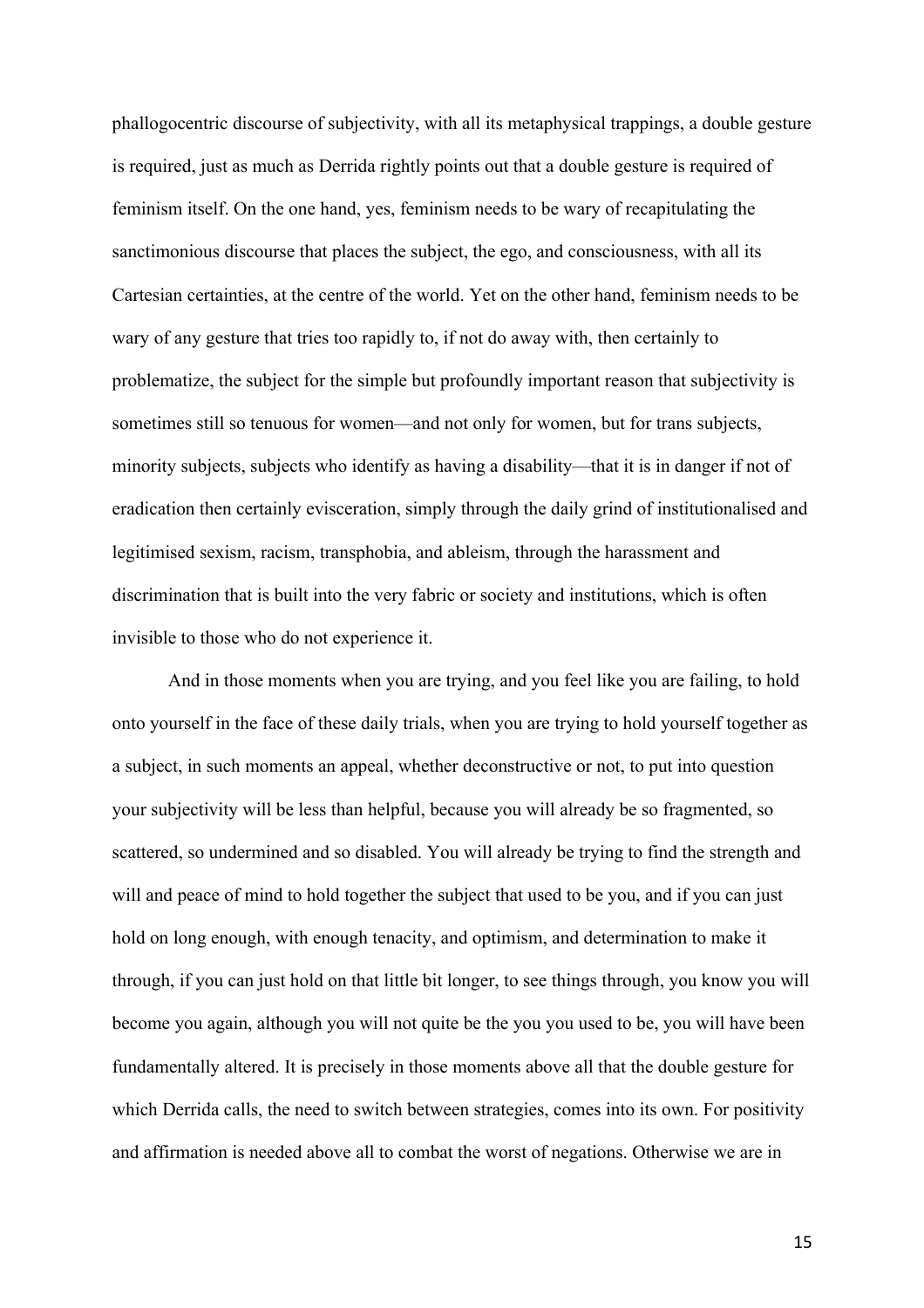danger of colonizing negativity and reactive attitudes ourselves, and there is not much worse than that.

If you do manage to have your words taken seriously, you are liable to be dubbed aggressive, threatening, castrating, so that you will sometimes be called upon to perform a dance, a dance not unlike that of McDonald's maverick, appeasing, soothing and assuaging, even as you remain determined, forthright and hold yourself to high principles. You play the maternal, acquiescent, feminine role, even as you try with all your remaining might to pursue your own goals, to carve out your own path, you own career, to keep on writing and publishing, to keep on teaching well, to keep performing your job as a manager calmly, with humanity and empathy, with fairness and integrity.

You will see the politics of sexism, transphobia, racism, and ableism play out every day in the classroom and in the corridors of academe. By and large, female, lgbtq, and minority professors who have been able to rise up the ranks will perform the vast majority of pastoral care. You will be the ones that students approach, and you will be happy to do it, you will be called to do it, but even as you are doing it, your male, white, heteronormative, cisgender colleagues will be at their desks or in their houses, researching and writing their books and their papers, relaxing and enjoying life, having a drink, and you will not be. You will spend much of your time mopping up the messes they have left in their wake, for they have not, for the most part, been taught to deal with all those messy affects very well, so while the boys are off doing what boys do you will be depleted and exhausted, sometimes on their behalf, and you will lack the time and energy to think, write and work.

This symbolic and affective economy is real and tangible. It is the subtext, the lifeblood of our neo-liberal institutions, but remains for the most part invisible and unspoken, even as it sustains them, feeding and nourishing universities as they become increasingly centralised, dehumanising, depersonalising, and bureaucratic. Sapping our energies and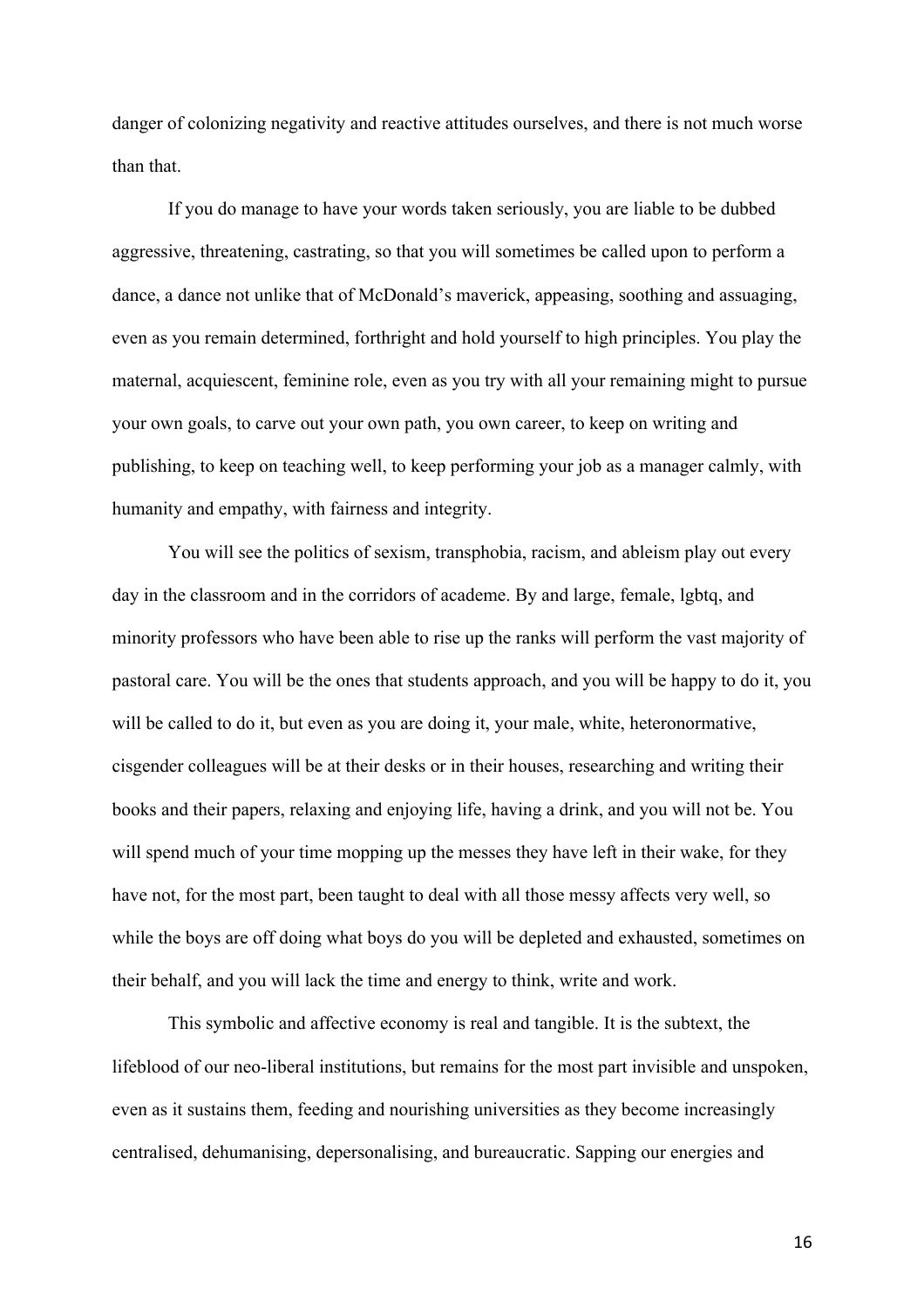exhausting our very souls, measuring our outputs, and quantifying the words we publish, universities penalize women and minorities, who remain the lowest paid, and the harshest judged.

We cannot afford to stop doing the work of exposing and publicizing the real inequalities that remain invisible and ignored for the most part. This is why Derrida is right to call for the constant and incessant interchange of gestures. We still need to attend to and perform gestures of equality, even as we show that they do not go far enough, that we need to beyond them. How, then, do we go beyond them even as we keep making these gestures?

You will find your own way, but here are some of the strategies I, along with a few friends, have found to be life affirming strategies that have made it possible to go on, even in the darkest times. You will conquer with the brightest splashes of colour, you will not stop running, you will bounce up and down on trampolines, higher and higher until you rise above the black, ornate, iron railings, and your head is in the trees, nearly in the clouds, you will walk coastlines and rivers, the contours of which you will allow to define the tempo and mood of your journey. You will swim and you will cycle, and no one can stop you, nothing will get in your way, you will twirl around and around, you will dance and nothing will still your feet, nothing can stem the energy of your pen, as you write your way through the world. You will love and you will live with friends who understand the importance of dancing through the world, who know that the steps of the dance matter, when they are taken and for whom, for what purpose and with what end, in what rhythm and at the behest of which choreographer.

You will spend your days and your life not with people whose energy is negative, repressive, and reactive, you will find a way to surround yourself with people who understand the joy of life, and it will be infectious, and soon everyone who wants to will be dancing along with you. You will address discrimination and marginalization wherever you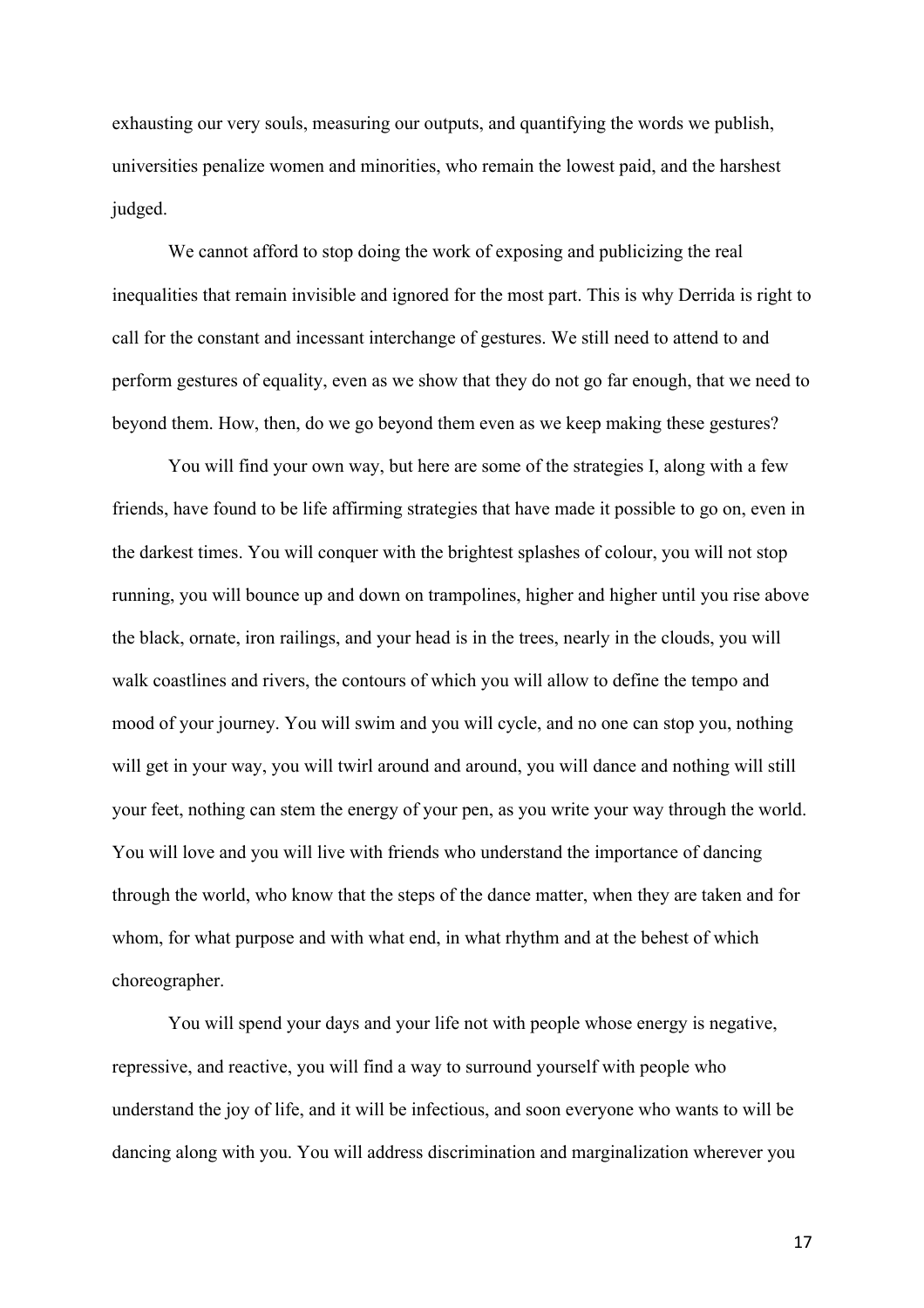find it, not just in gendered spaces but in racialized, classed and transphobic spaces in any way you can. You will teach yourself to recognize it, you will do the work it takes not just to recognize it, but to act on it, and to change the terms of recognition, and when you fail, and you will fail, you will not give up, you will try again and again, until your failures do not predominate. This matrix of reworking, this space of the choreographies that will take shape is a non-place, and one of the names that has been given to it is *khôra.*

<sup>i</sup> See, for example, Marie Draz, "Born this Way? Time and the Coloniality of Gender," unpublished paper.

## References

Butler, Judith. 1990, *Gender Trouble: Feminism and the Subversion of Identity*. London: Routledge.

Derrida, Jacques. 1978. *Spurs: Nietzsche's Styles/Eperons: Les styles de Nietzsche*. Trans.

Barbara Harlow. Chicago: The University of Chicago Press. Cited as S.

Derrida, Jacques. 1987. "*Geschlecht II*: Heidegger's Hand," tr. John. P. Leavey, Jr. in

*Deconstruction and Philosophy*, edited by John Sallis, 161-196. Chicago: The University of Chicago Press.

Derrida, Jacques. 1987. "Women in the Beehive: A Seminar with Jacques Derrida" in *Men in Feminism*, edited by. A. Jardine and P. Smith, xx-xx. New York: Methuen. Cited as WB. Derrida, Jacques. 1992. "Before the Law" in *Jacques Derrida: Acts of Literature*, edited by D. Attridge, 183-220. New York: Routledge. Cited as BL.

Derrida, Jacques. 1995. *Khōra*. Trans. Ian Mcleod in *On that Name*. Trans. Thomas Dutoit. California: Stanford University Press, 89-127. Cited as K.